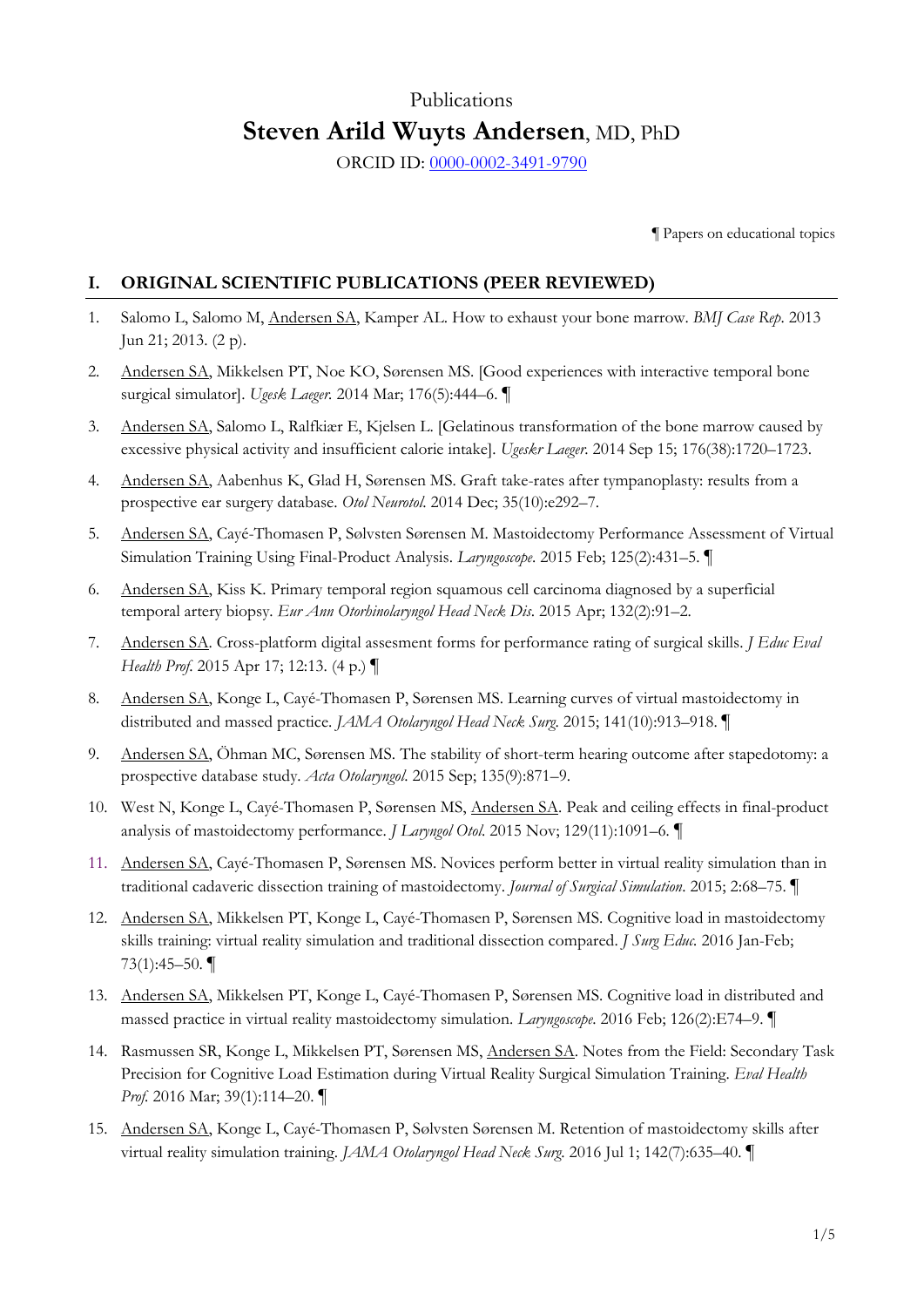- 16. Andersen SA, Mikkelsen PT, Konge L, Cayé-Thomasen P, Sørensen MS. The effect of implementing cognitive load theory based design principles in virtual reality simulation of surgical skills. *Adv Simul (Lond).* 2016; 1:20. (8 p.)  $\P$
- 17. Andersen SA, Foghsgaard S, Konge L, Cayé-Thomasen P, Sørensen MS. The effect of self-directed virtual reality simulation on dissection training performance in mastoidectomy. *Laryngoscope.* 2016 Aug; 126(8):1883–8. ¶
- 18. Aabenhus K, Andersen SA, Sørensen MS. Hearing results after tympanoplasty are stable short-term a prospective database study. *Otol Neurotol*. 2016 Oct; 37(9):1335–43.
- 19. Andersen SA, Konge L, Mikkelsen PT, Cayé-Thomasen P, Sørensen MS. Mapping the plateau of novices in virtual reality simulation training of mastoidectomy. *Laryngoscope*. 2017 Apr;127(4):907–914. ¶
- 20. Frithioff A, Sørensen MS, Andersen SA. European status on temporal bone training: a questionnaire study. *Eur Arch Otorhinolaryngol*. 2018 Feb;275(2):357-363. ¶
- 21. Hovgaard LH, Andersen SA, Dalsgaard T, Konge L, Rifbjerg C. Validity evidence for procedural competency in virtual reality robotic simulation, establishing a credible pass/fail standard for the vaginal cuff closure procedure. *Surg Endosc*. 2018 Oct;32(10):4200-4208. ¶
- 22. Andersen SA, Konge L, Sørensen MS. The effect of distributed virtual reality simulation training on cognitive load during subsequent dissection training. *Med Teach*. 2018; 40(7):684–698. ¶
- 23. Andersen SA, Fogshgaard S, Cayé-Thomasen P, Sørensen MS. The effect of a distributed virtual reality simulation training program on dissection mastoidectomy performance. *Otol Neurotol.* 2018 Dec; 39(10):1277-1284. ¶
- 24. Andersen SA, Mikkelsen PT, Sørensen MS. Expert sampling of VR simulator metrics for automated assessment of mastoidectomy performance. *Laryngoscope*. 2019 Sep;129(9):2170–2177. ¶
- 25. Andersen SA, Nayahangan LJ, Konge L, Melchiors J. Identifying and prioritizing technical procedures in otorhinolaryngology for simulation-based training: a national needs assessment in Denmark. *Eur Arch Otorhinolaryngol*. 2019 May;276(5):1517-1524. ¶
- 26. Frederiksen JG, Sørensen SM, Konge L, Svendsen MB, Nobel-Jørgensen M, Bjerrum F, Andersen SA. Cognitive load and performance in immersive virtual reality versus conventional virtual reality simulation training of laparoscopic surgery – a randomized trial. *Surg Endosc*. 2020 Mar;34(3):1244-1252. ¶
- 27. Frendø M, Thinggaard E, Konge L, Sørensen MS, Andersen SA. Decentralized Virtual Reality Mastoidectomy Simulation Training: A Prospective, Mixed-Methods Study. *Eur Arch Otorhinolaryngol*. 2019 Oct;276(10):2783–2789. ¶
- 28. Andersen SA, Guldager M, Mikkelsen PT, Sørensen MS. The effect of structured self-assessment in virtual reality simulation training of mastoidectomy. *Eur Arch Otorhinolaryngol*. 2019 Dec;276(12), 3345–3352. ¶
- 29. Rölfing JD, Nørskov JK, Paltved C, Konge L, Andersen SA. Failure affects subjective estimates of cognitive load through a negative carry-over effect in virtual reality simulation of hip fracture surgery. *Advances in Simulation*. 2019;4:26. (8 p.) ¶
- 30. Kerwin T, Wiet G, Hittle B, Stredney D, Moberly A, De Boeck P, Andersen SA. Standard setting of competency in mastoidectomy for the Cross-Institutional Mastoidectomy Assessment Tool. *Ann Otol Rhinol Laryngol*. 2020 Apr;129(4):340–346. ¶
- 31. Andersen SA, Frendø M, Guldager M, Sørensen MS. Understanding the effects of structured selfassessment in directed, self-regulated simulation-based training of mastoidectomy: a mixed methods study. *J Otol*. 2020 Dec;15(4):117-123. ¶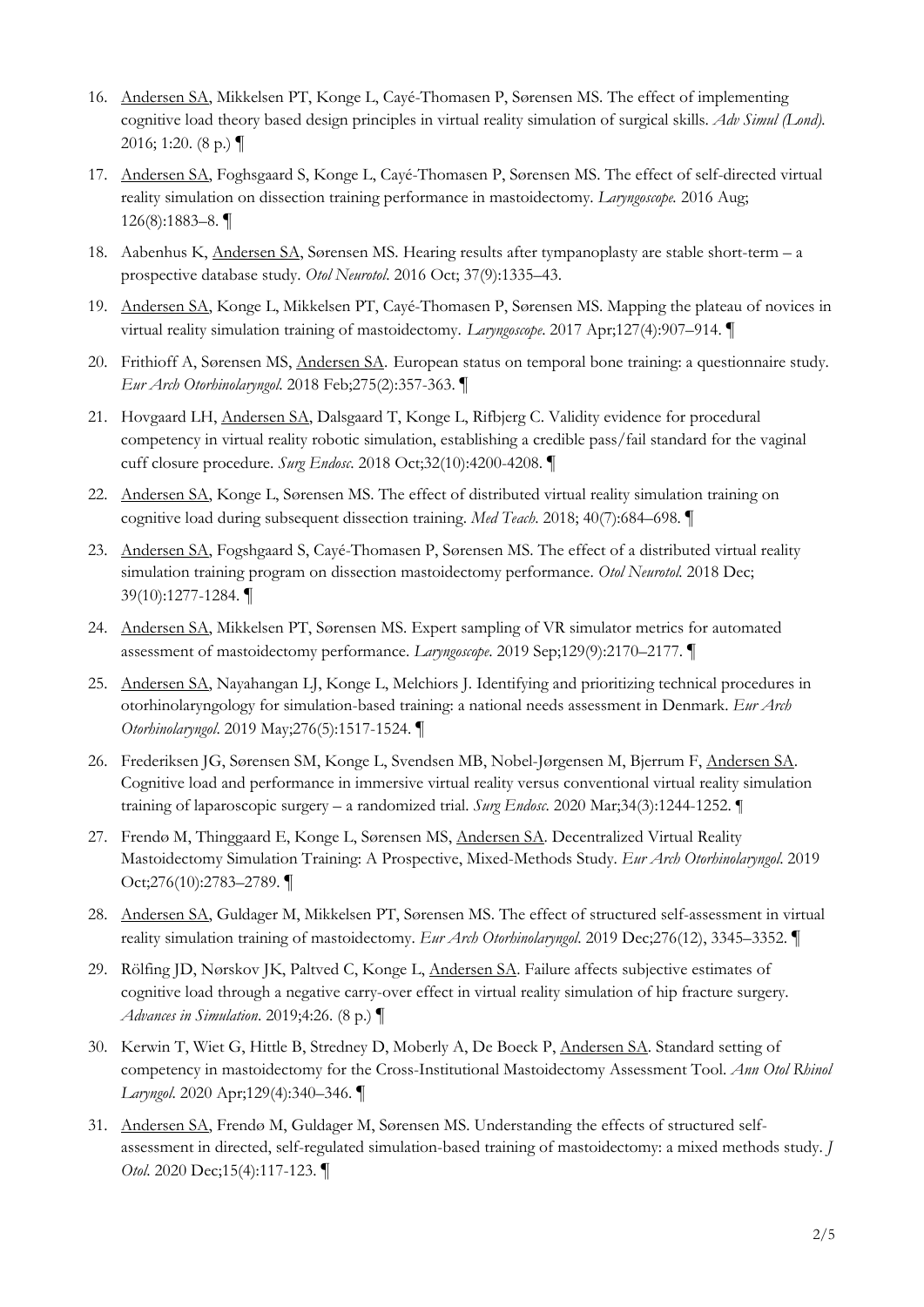- 32. Andersen SA, Mikkelsen PT, Sørensen MS. The effect of simulator-integrated tutoring for guidance in virtual reality simulation training. *Simul Healthc.* 2020 Jun;15(3):147-153. ¶
- 33. Frithioff A, Frendø M, Mikkelsen PT, Sørensen MS, Andersen SA. Ultra-high-fidelity virtual reality mastoidectomy simulation training—a randomized, controlled trial. *Eur Arch Otorhinolaryngol*. 2020 May;277(5):1335-1341. ¶
- 34. Guldager M, Melchiors J, Andersen SA. Development and validation of an assessment tool for technical skills in handheld otoscopy. *Ann Otol Rhinol Laryngol*. 2020 Jul;129(7):715-721. ¶
- 35. Fagö-Olsen H, Lynggaard CD, Aanæs K, Cayé-Thomasen P, Andersen SA. Developing a national elearning course in Otorhinolaryngology: the Danish experience. *Eur Arch Otorhinolaryngol*. 2020 Jun;277(6):1829-1836. ¶
- 36. Andersen SA, Park YS, Sørensen MS, Konge L. Reliable assessment of surgical technical skills is dependent on context: an exploration of different variables using Generalizability theory. *Acad Med.* 2020 Dec;95(12):1929-1936. ¶
- 37. Frendø M, Cayé-Thomasen P, Konge L, Sørensen MS, Andersen SA. Decentralized Virtual Reality Training of Mastoidectomy Improves Cadaver Dissection Performance: A Prospective, Controlled Cohort Study. *Otol Neurotol.* 2020 Apr;41(4):476–481. ¶
- 38. Andersen SA, Frendø M, Sørensen MS. Effects on cognitive load of tutoring in virtual reality simulation training. *MedEdPublish*. 2020;9(1):51. ¶
- 39. Scott SI, Dalsgaard T, Jepsen JV, von Buchwald C, Andersen SA. Design and validation of a cross-specialty simulation-based training course in basic robotic surgical skills. *Int J Med Robot*. 2020 Oct;16(5):1-10. ¶
- 40. von Buchwald JH, Frendø M, Guldager MJ, Melchiors J, Andersen SA. Content validity evidence for a simulation-based test of handheld otoscopy skills. *Eur Arch Otorhinolaryngol*. 2021 Jul;278(7):2313-2320. ¶
- 41. Andersen SA, Bergman M, Keith JP, Powell KA, Hittle B, Malhotra P, Wiet GJ. Segmentation of temporal bone anatomy for patient-specific virtual reality simulation. *Ann Otol Rhinol Laryngol*. 2021 Jul;130(7):724- 730.
- 42. Powell K, Wiet GJ, Hittle B, Oswald G, Keith JP, Stredney D, Andersen SA. Atlas-Based Segmentation of Cochlear MicroStructures in Cone Beam CT. *Int J Comput Assist Radiol Surg.* 2021 Mar;16(3):363-373.
- 43. Sieber D, Andersen SA, Sørensen MS, Mikkelsen PT. OpenEar image data enables case variation in high fidelity virtual reality ear surgery. *Otol Neurotol.* 2021 Sep 1;42(8):1245-1252..
- 44. Frendø M, Frithioff A, Konge L, Foghsgaard S, Mikkelsen PT, Sørensen MS, Cayé-Thomasen P, Andersen SA. Assessing competence in cochlear implant surgery using the newly developed Cochlear Implant Surgery Assessment Tool. *Eur Arch Otorhinolaryngol*. 2022 Jan;279(1):127-136. ¶
- 45. Frithioff A, Frendø M, Buchwald JH, Mikkelsen PT, Sørensen MS, Andersen SA. Automated summative feedback improves performance and retention in simulation training of mastoidectomy: A randomized, controlled trial. *J Laryngol Otol*. 2022 Jan;136(1):29-36. ¶
- 46. Andersen SA, Varadarajan VV, Moberly AC, Hittle B, Powell KA, Wiet GJ. Patient-specific virtual temporal bone simulation based on clinical cone-beam computed tomography. *Laryngoscope*. 2021 Aug;131(8):1855-1862.
- 47. Favier V, Ayad T, Blanc F, Fakhry N, Andersen SA. Use of simulation-based training of surgical technical skills among ENTs: an international YO-IFOS survey. *Eur Arch Otorhinolaryngol*. 2021 Dec;278(12):5043- 5050. ¶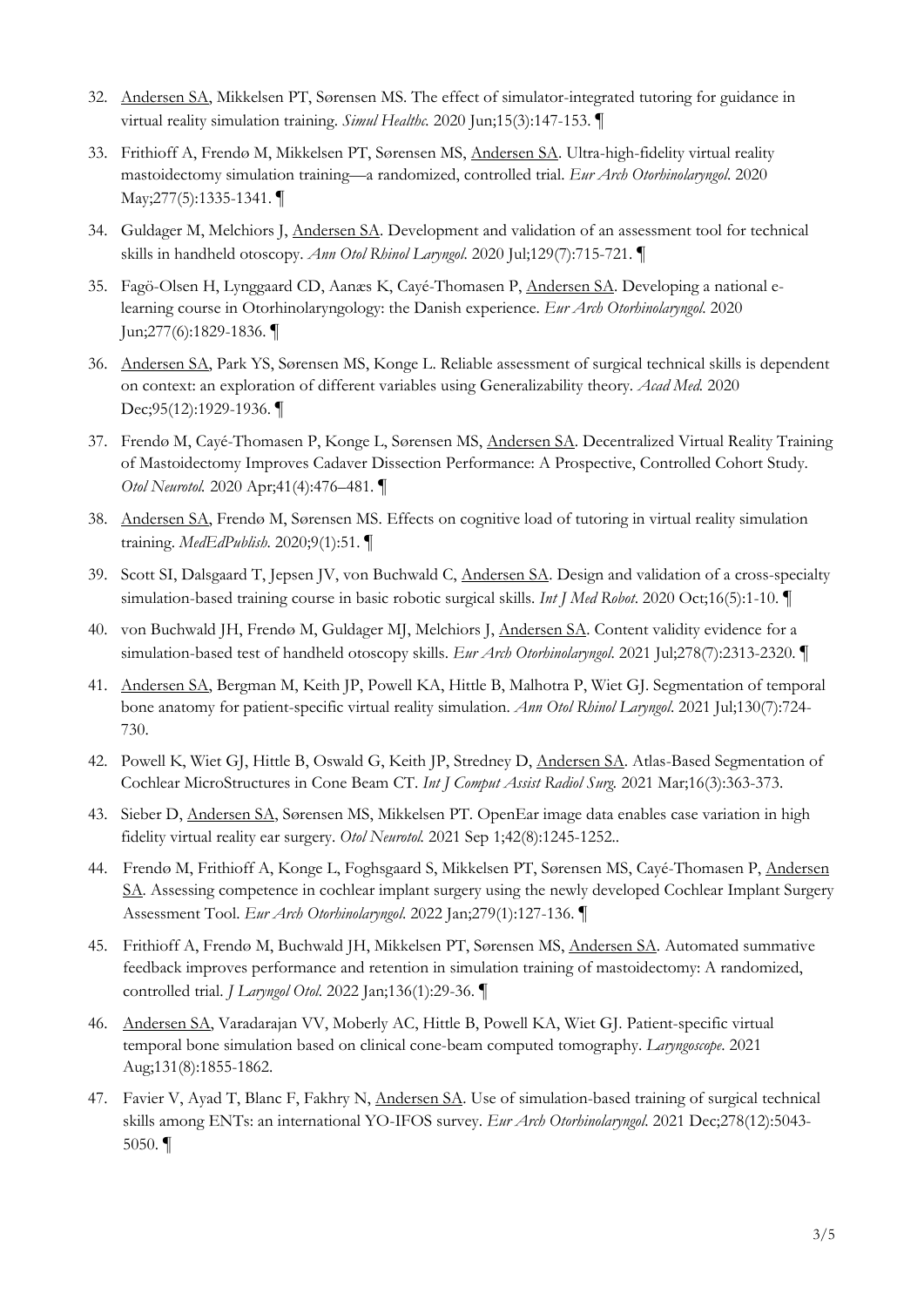- 48. Frendø M, Frithioff A, Konge L, Sørensen MS, Andersen SA. Cochlear Implant Surgery: Learning Curve in Virtual Reality Simulation Training and Transfer of Skills to a 3D-printed Temporal Bone—a prospective Trial. *Cochlear Implants Int*. 2021 Nov;22(6):330-337. ¶
- 49. Frendø M, Frithioff A, Andersen SA. Ten tips for performing your first peer review: the next step for the aspiring academic plastic surgeon. *Arch Plastic Surg*. 2021 Jun 16 [Accepted]. ¶
- 50. Frendø M, Frithioff A, Konge L, Cayé-Thomasen P, Sørensen MS, Andersen SA. Cochlear implant surgery: Virtual reality simulation training and transfer of skills to cadaver dissection—a randomized, controlled trial. *J Int Adv Otol*. 2021 Aug 31 [Accepted]. ¶
- 51. Andersen SA, Keith JP, Hittle B, Riggs WJ, Adunka O, Wiet GJ, Powell KA. Automated calculation of cochlear implant electrode insertion parameters in clinical cone-beam CT. *Otol Neurotol.* 2022 Feb 1;43(2):199-205.
- 52. Frithioff A, Frendø M, Mikkelsen PT, Sørensen MS, Andersen SA. Exploring the effects of 3D stereovision in a digital microscope for virtual reality simulation training—a randomized controlled trial. *Cochlear Implants Int*. 2022 Mar;23(2):80-86. ¶
- 53. Frithioff A, Frendø M, Weiss K, Foghsgaard S, Pedersen DB, Sørensen MS, Andersen SA. The effect of 3D-printed models on cadaveric dissection in temporal bone training. *OTO Open*. 2021 Dec 13;5(4):2473974X211065012. ¶
- 54. Lüscher M, Nayahangan LJ, Trane JF, Danstrup CS, Konge L, Andersen SA. Simulation-based surgical training needs in otorhinolaryngology. *Dan Med J*. 2022 Mar 23;69(4):A08210630. ¶
- 55. Arnesen KA, Frithioff A, Sørensen MS, Andersen SA, Frendø M. Mastoidectomy training—is anatomical variation needed? A randomized, controlled trial on performance and skills transfer from Virtual Reality to a 3D-printed model. *Otol Neurotol*. 2022; May 11 [Accepted]. ¶
- 56. Andersen SA, Frithioff A, von Buchwald JH, Sørensen MS, Frendø M. Am I doing this right? Structured self-assessment during simulation training of mastoidectomy improves cadaver dissection performance—a prospective educational study. *Eur Arch Otorhinolaryngol*. 2022 May 16 [Accepted]. ¶

#### **II. SCIENTIFIC REVIEWS (PEER REVIEWED)**

- 57. Al-Shahrestani F, Sørensen MS, Andersen SA. Performance metrics in mastoidectomy training: A systematic review. *Eur Arch Otorhinolaryngol*. 2019 Mar;276(3):657-664. ¶
- 58. Frithioff A, Frendø M, Pedersen DB, Sørensen MS, Andersen SA. 3D-printed models for temporal bone surgical training: A systematic review. *Otolaryngol Head Neck Surg*. 2021 Nov;165(5):617-625. ¶
- 59. Andersen SA, Nayahangan LJ, Park YS, Konge L. The Use of Generalizability Theory for Exploring Reliability of Assessment of Technical Skills and Sources of Variance: A Systematic Review and Meta-Analysis. *Acad Med.* 2021 Nov 1;96(11):1609-1619. ¶
- 60. Frithioff A, Guldager M, Andersen SA. Current status of handheld otoscopy training: a systematic review. *Ann Otol Rhinol Laryngol*. 2021 Oct;130(10):1190-1197. ¶
- 61. Nayahangan LJ, Russell L, Konge L, Andersen S. Training and education of healthcare workers during viral epidemics: A systematic review. *BMJ Open*. 2021 May 28;11(5):e044111. ¶
- 62. Hovgaard LH, Al-Shahrestani F, Andersen SA. Current evidence for simulation-based training and assessment of myringotomy and ventilation tube insertion: A systematic review. *Otol Neurotol*. 2021 Oct 1;42(9):e1188-e1196. ¶